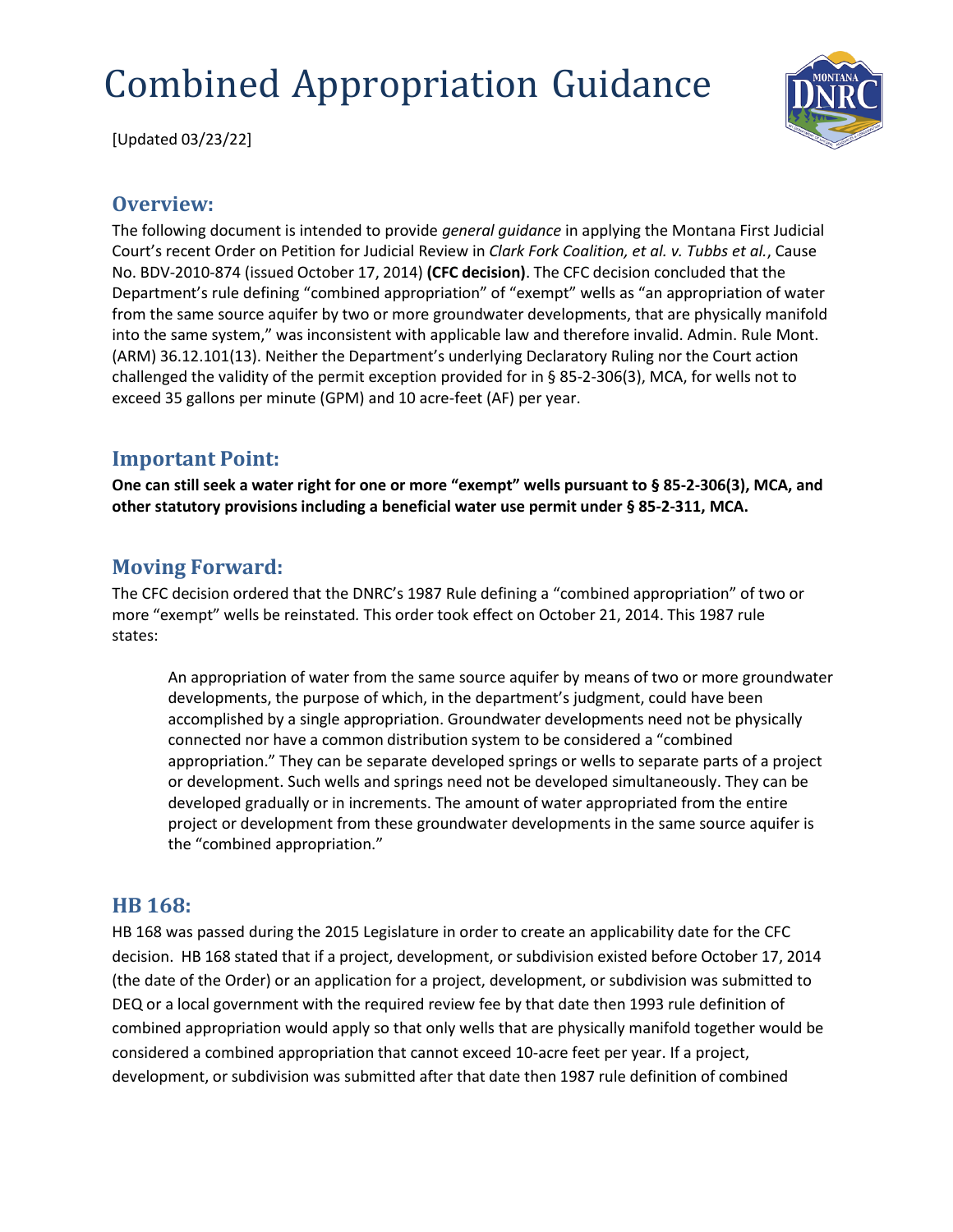appropriation above would apply. The Department is using the DEQ definition of a subdivision under MCA 76-4-102 so that it is only considering lots that are less than 20 acres to be part of a subdivision either in existence prior to October 17, 2014 or created after that date.

"Subdivision" means a division of land or land so divided that creates one or more parcels containing less than 20 acres, exclusive of public roadways, in order that the title to or possession of the parcels may be sold, rented, leased, or otherwise conveyed and includes any resubdivision and any condominium or area, regardless of size, that provides permanent multiple space for recreational camping vehicles or mobile homes.

This definition includes parcels created by a family transfer or via a District Court order. These types of property subdivision will likely not come in front of DNRC until sanitary restrictions are being lifted from a parcel. Boundary line adjustments (BLA) are not considered a subdivision of property because they do not create any new parcel; review of BLAs will be based on when the parcels going through the BLA were originally created.

As a result of both the Order and the passage of HB 168, the Department in its judgement has determined the following four scenarios are combined appropriations of two or more wells from a same source aquifer that may not exceed 10 AF:

- 1) Any two or more exempt wells that are physically manifold together are considered a combined appropriation in all cases, regardless of ownership. Physically manifold includes any storage shared between multiple groundwater developments.
- 2) Any lots less than 20 acres in size in existence or part of a subdivision application submitted on or prior to October 17, 2014, are grandfathered in under HB 168 so only exempt wells that are physically manifold together are considered a combined appropriation.
- 3) For lots that are greater than or equal to 20 acres, either in existence prior to October 17, 2014 or created after that date, any wells within 1,320 feet of one another on a lot are considered to be a combined appropriation. *If there are any lots that are 20+ acres in the new arrangement, those lots will not be considered part of the subdivision, will not be reviewed by DNRC, and will not be required to share the 10 AF limit for the subdivision.*
- 4) Any subdivision of land as defined under 76-4-102 (see definition above) created after October 17, 2014, or for which a subdivision application was submitted to DEQ after that date, is considered a combined appropriation that must receive a pre-determination from DNRC determining that all exempt wells proposed for the subdivision will stay at/under a combined appropriation of 10 AF.

*\*\*All subdivisions using exempt wells will be required to allocate the full 10 AF of volume across the subdivision for planning purposes (though lot owners will not be required to perfect the full volume allocated as part of the review). If there is unallocated water, DNRC will split the unallocated portion evenly amongst the lots. DNRC will outline volumes requested by the applicant for each purpose in the pre-determination letter. All future Notices of Completion filed within the subdivision will be limited to the total volume per lot identified in the predetermination notice.*

#### **Water use standards:**

The Department typically uses the water use standards found in ARM 36.12.115 or on Department Form